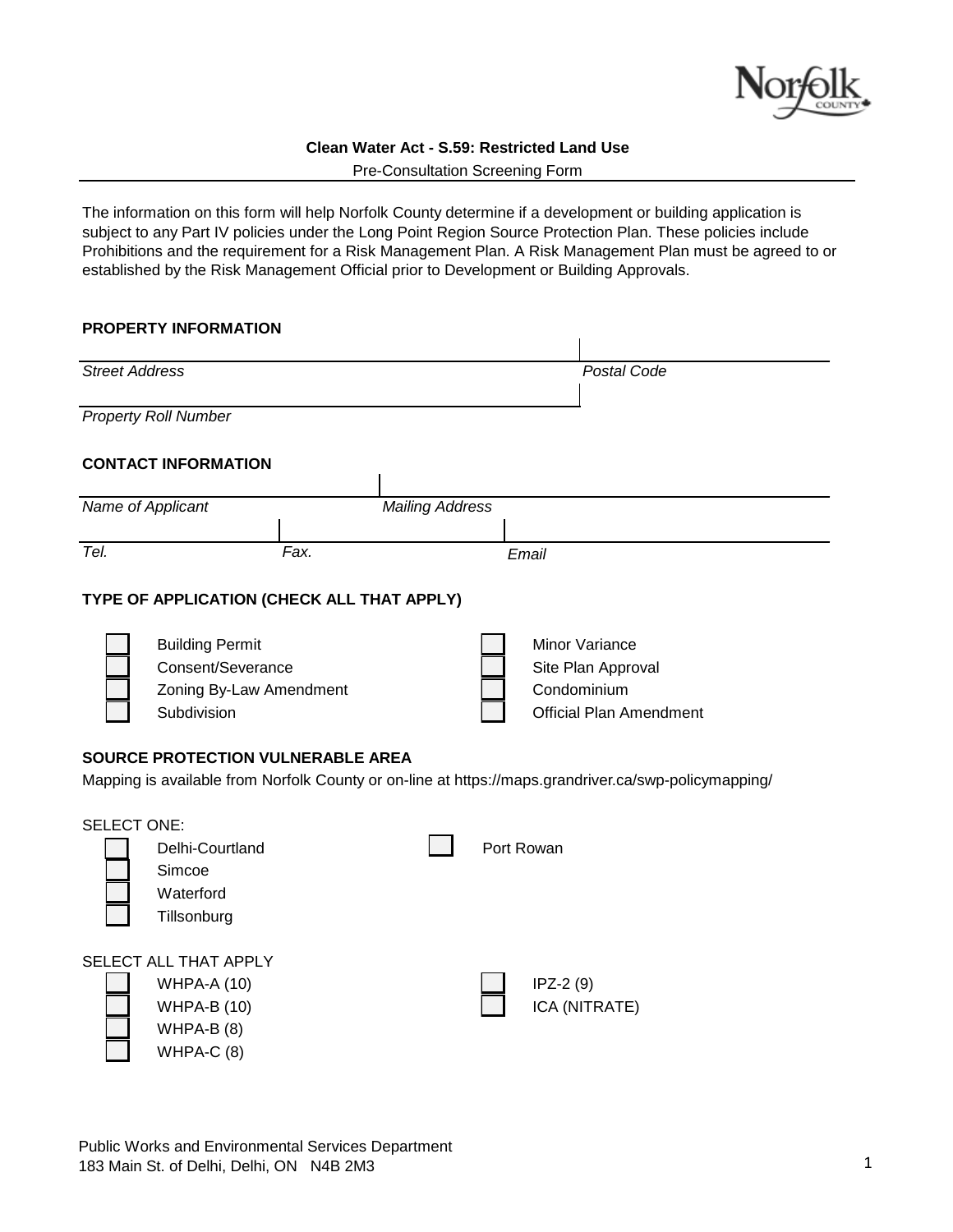

| <b>CURRENT AND PROPOSED PROPERTY USE</b>                                                                                                                            |            |      |
|---------------------------------------------------------------------------------------------------------------------------------------------------------------------|------------|------|
| Are there any active or inactive wells on the property?                                                                                                             | Yes        | No.  |
| Is the proposed use of the property solely Residential?<br>If yes, respondent can continue to the Signature of Applicant section.                                   | Yes        | l No |
| Does the proposed use of the property include commercial, industrial,<br>or agricultural uses?<br>If yes, respondent must complete the rest of this screening form. | <b>Yes</b> | No   |

Describe the current land use at the property

Describe the proposed land use at the property. Attach a Site Plan or sketch of the property.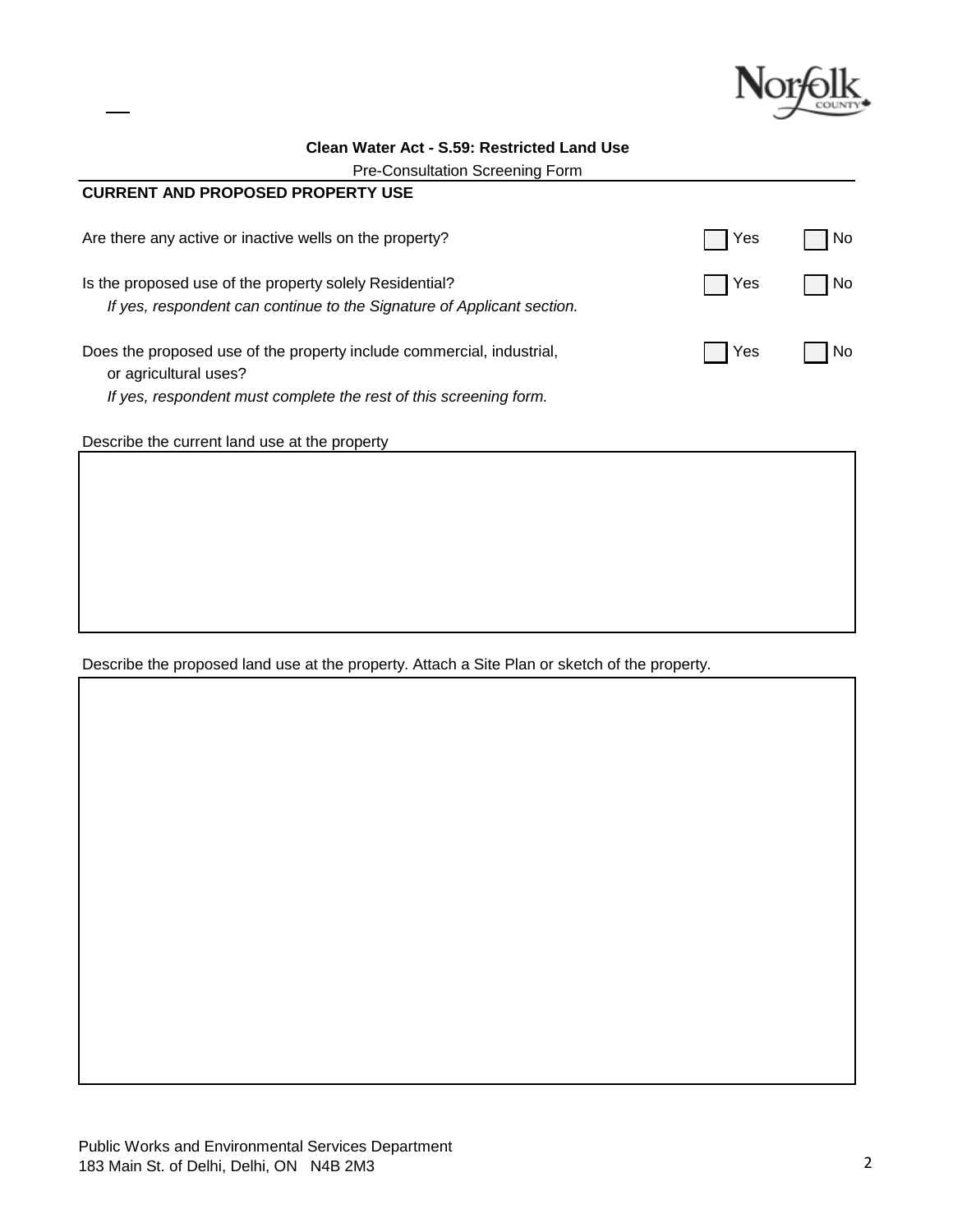

Pre-Consultation Screening Form

# **PROPOSED ACTIVITIES ON THE PROPERTY**

Please check all activities that may be associated with the proposed land use.

## **Fuel Handling and Storage**

| , ac, nanamiy ang otonago                                                                                                     |  |  |  |
|-------------------------------------------------------------------------------------------------------------------------------|--|--|--|
| Liquid Fuel Storage (gasoline, diesel, etc.)<br>Indicate maximum quantity                                                     |  |  |  |
| Fuel Oil Storage, including home heating oil (or waste oil if used as a fuel)                                                 |  |  |  |
| Entirely Above Grade, or <b>Selow Grade</b> (any portion of tank below ground level)<br>Location<br>Indicate maximum quantity |  |  |  |
| <b>Chemical Handling and Storage</b>                                                                                          |  |  |  |
| Please check any liquid products that will be used, stored, or sold in ANY quantity.                                          |  |  |  |
| Paints and other coatings (stains, enamels, lacquers, rust paint, etc.)                                                       |  |  |  |
| Solvent-based degreasers or metal parts washing liquids                                                                       |  |  |  |
| Automotive aerosol products                                                                                                   |  |  |  |
| Dry cleaning chemicals                                                                                                        |  |  |  |
| Furniture strippers                                                                                                           |  |  |  |
| Liquid adhesives (solvent cement, craft adhesive, industrial adhesives, etc.)                                                 |  |  |  |
| Organic or chlorinated solvents                                                                                               |  |  |  |
| Vinyl chloride monomer                                                                                                        |  |  |  |
| Other (please list)                                                                                                           |  |  |  |
|                                                                                                                               |  |  |  |

## **Waste Disposal**

Any lands or buildings where waste is deposited, disposed of, handled, stored, transferred, treated, or processed.

# **Snow Storage and Road Salt Application, Handling, and Storage**

- Road salt applied to parking areas, driveways, or walkways
- Road salt stored indoors
- Road salt stored outdoors
- Road salt stored in quantities greater than 5 tonnes

Snow storage area with a maximum footprint larger than 0.01 hectares (10m x 10m)

# **Nutrients and Pesticides**

Application of Agricultural Source Material (ASM) to Land (e.g. manure)

Application of Non-agricultural Source Material (NASM) to Land (e.g. unprocessed plant material) Storage of ASM or NASM

Use of land as livestock grazing, pasturing, outdoor confinement area, or farm-animal yard

- Storage of Commercial Fertilizer *Indicate maximum quantity*
	-

Storage of Pesticides *Indicate maximum quantity*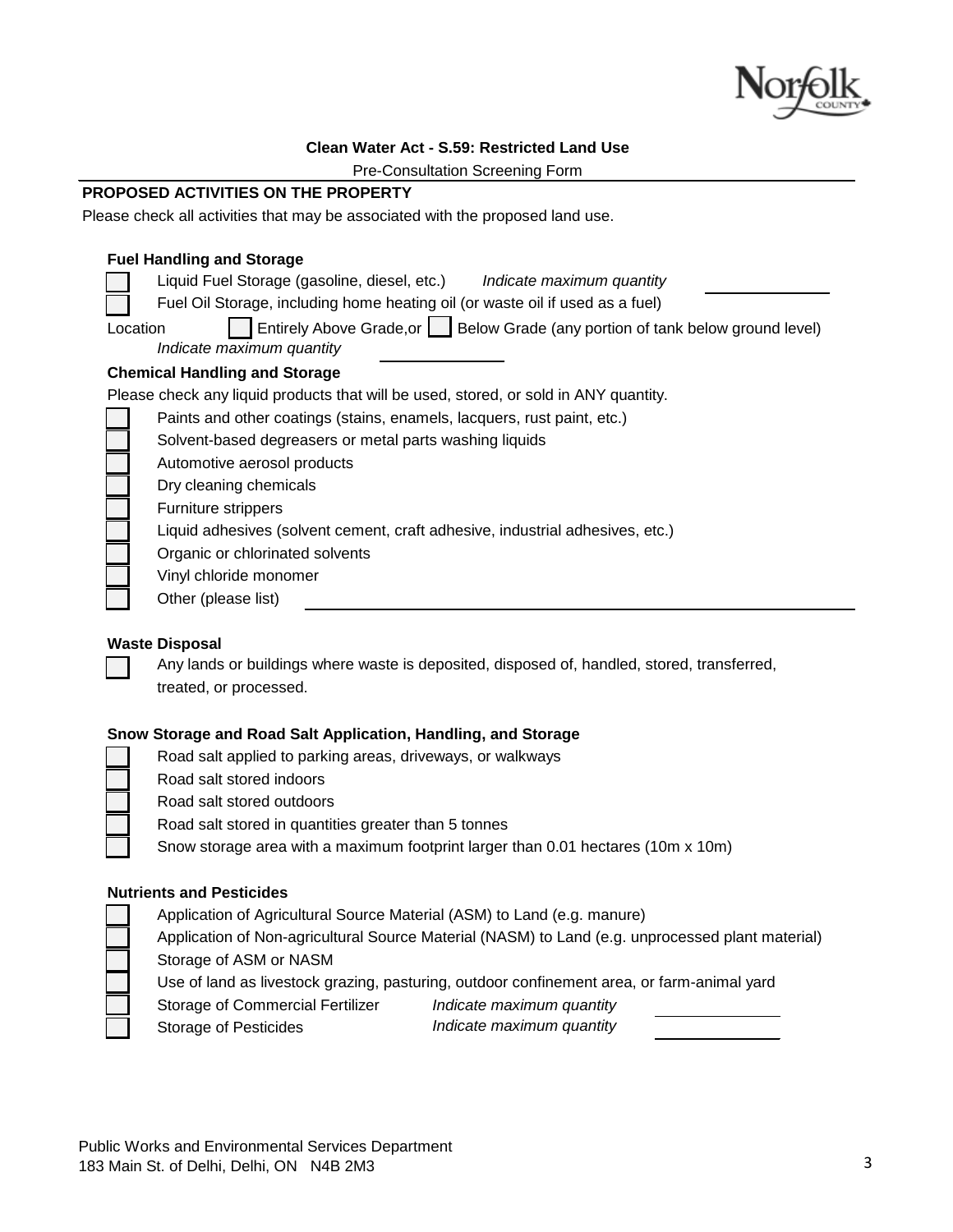

Pre-Consultation Screening Form

# **SIGNATURE OF APPLICANT**

Please sign below to certify that the information provided above is accurate and complete to the best of your knowledge. Understand that incomplete or inaccurate information may result in future involvement of the Risk Management Official to ensure compliance with applicable Provincial legislation.

*Signature of Applicant Date*

**Please submit this form to the Risk Management Official or email a copy to email. For further information, call Mike Bingham, Risk Management Official, at 705-957-5974.**

**FOR OFFICE USE ONLY** (TO BE COMPLETED BY THE RISK MANAGEMENT OFFICIAL)

| <b>ACTION REQUIRED</b>                                                                          |                                |  |  |  |  |  |  |
|-------------------------------------------------------------------------------------------------|--------------------------------|--|--|--|--|--|--|
| Application can proceed as written. S.59(2)(a) Notice to be issued by RMO                       |                                |  |  |  |  |  |  |
| Risk Management Plan to be negotiated before current application can be processed by the County |                                |  |  |  |  |  |  |
| Risk Management Plan to be negotiated at future stage (specify)                                 |                                |  |  |  |  |  |  |
| <b>Building Permit</b>                                                                          | Minor Variance                 |  |  |  |  |  |  |
| Consent/Severance                                                                               | Site Plan Approval             |  |  |  |  |  |  |
| Zone Change                                                                                     | Condominium                    |  |  |  |  |  |  |
| Subdivision                                                                                     | <b>Official Plan Amendment</b> |  |  |  |  |  |  |
| Activity is Prohibited. Application cannot proceed as written                                   |                                |  |  |  |  |  |  |

*Mike Bingham, Risk Management Official Date*

RMO has informed the Development Services Department of required action RMO has informed applicant of required action

| Application number: | Inotice number (if different): |  |
|---------------------|--------------------------------|--|
| Date Received:      | reviewed by:                   |  |